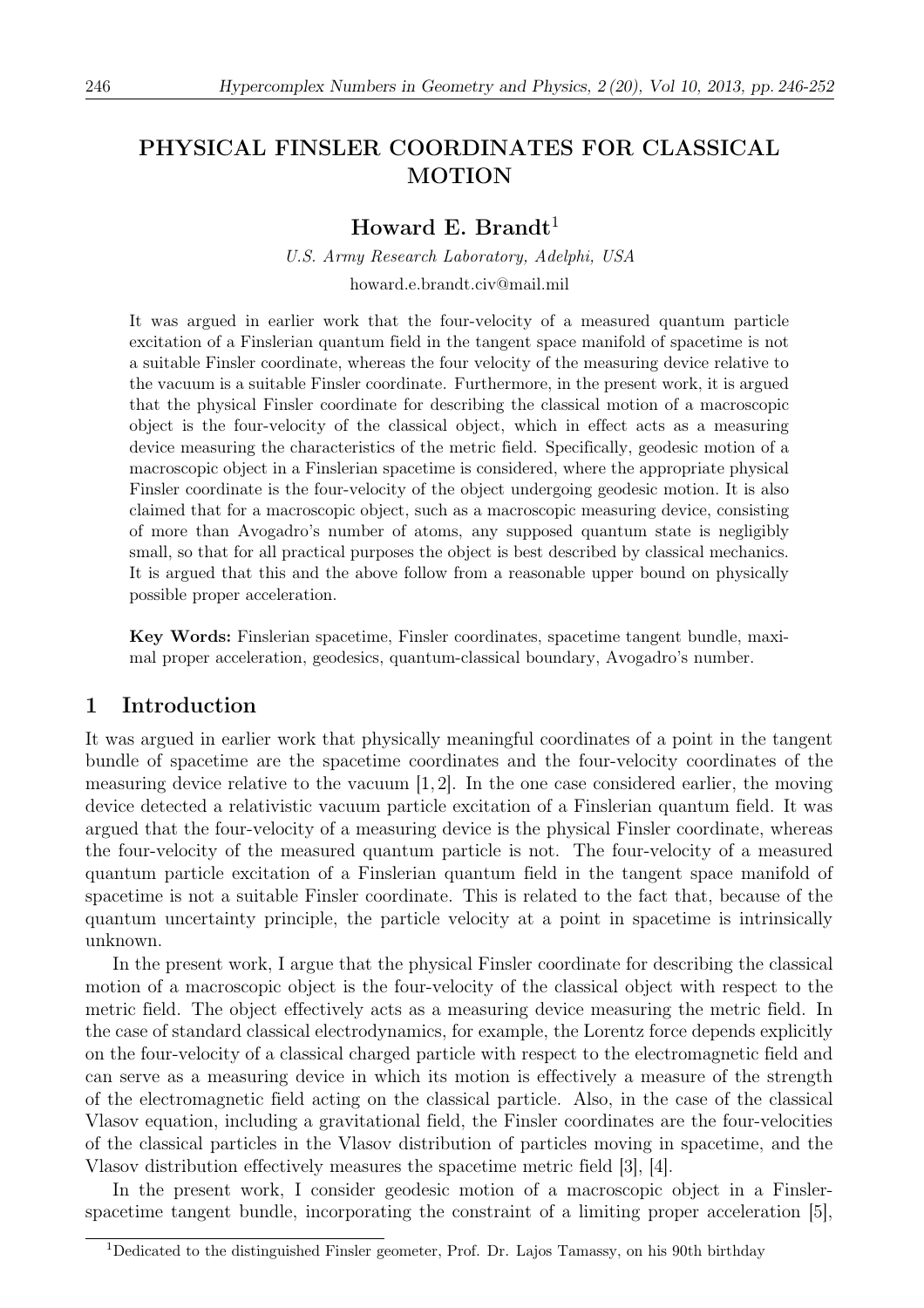in which the appropriate physical Finsler coordinate is the four-velocity of the object undergoing geodesic motion. The motion of the classical object effectively measures the presence of the spacetime metric field because, in the absence of non-gravitational forces, the motion of classical objects is determined by the spacetime metric through its appearance in the geodesic equation of motion [6]. It is significant to note that because the spacetime metric depends on the Finsler coordinate, the restriction of the four-velocity to the four-velocity shell may require, in general, a multi-sheeted structure [7].

It is also argued, on the basis of the Finsler coordinate and the associated maximal proper acceleration, that for macroscopic objects (including measuring devices) consisting of more than Avogadro's number of atoms, any supposed quantum state of the object is negligibly small, so that, for all practical purposes, the object is best described by classical relativistic mechanics.

#### 2 Classical particle geodesic motion

Classical particle geodesic motion in the tangent bundle of spacetime with the constraint of a limiting proper acceleration was exposited in earlier work [6]. In the simple case of a Riemannian-spacetime base manifold, it was argued that the natural lift of a classical particle geodesic in spacetime is also geodesic in the tangent bundle of spacetime. In this case the geodesic motion in the tangent bundle of spacetime is given generally by [6]:

$$
\frac{D^2x^{\mu}}{d\sigma^2} + \frac{c^4}{a_0^2}v^{\lambda}R_{\alpha\lambda\beta} \frac{\mu Dv^{\alpha}}{d\sigma}\frac{dx^{\beta}}{d\sigma} = 0, \qquad (1)
$$

and

$$
\frac{D^2v^{\mu}}{d\sigma^2} = 0,\t\t(2)
$$

in which D denotes a covariant differential,  $d\sigma$  is the invariant infinitesimal path length along the particle trajectory in the spacetime tangent bundle, namely,

$$
d\sigma^2 = \left(1 - \frac{a^2}{a_0^2}\right) ds^2,\tag{3}
$$

where  $ds$  is the ordinary spacetime line element,  $a$  is the proper acceleration of the classical particle,  $a_0$  is the limiting proper acceleration [8], c is the speed of light in vacuum, and  $R^{\alpha}_{\ \lambda\mu\nu}$ is the spacetime curvature tensor. Here, it is to be emphasized that  $v^{\mu}$  in Eqs. (1) and (2) is the Finsler coordinate, namely, the four-velocity of the classical particle relative to the frame in which the metric field is defined. It is reasonable to interpret the classical particle as a measuring device whose motion effectively measures the strength of the metric field as it appears in the curvature and connection. Thus  $v^{\mu}$  is effectively the four-velocity of the measuring device, namely, if  $x^{\mu}$  denotes the spacetime coordinates of the device, then

$$
v^{\mu} = \frac{dx^{\mu}}{ds},\tag{4}
$$

as was also the case in the analysis of quantum fields in the tangent bundle of spacetime [1], [2]. Also noteworthy is that the Finsler coordinate  $v^{\mu}$  must lie on the four-velocity shell, namely, for spacetime metric  $g_{\mu\nu}$ , one requires [7]

$$
g_{\mu\nu}(x,v)v^{\mu}v^{\nu} = 1,\tag{5}
$$

which implies the possibility in a general Finslerian spacetime tangent bundle of a multi-sheeted structure consisting of multiple distributions in the fiber, associated with the respective roots of Eq. (5). Multivaluedness of the Finsler coordinate evidently corresponds to different possible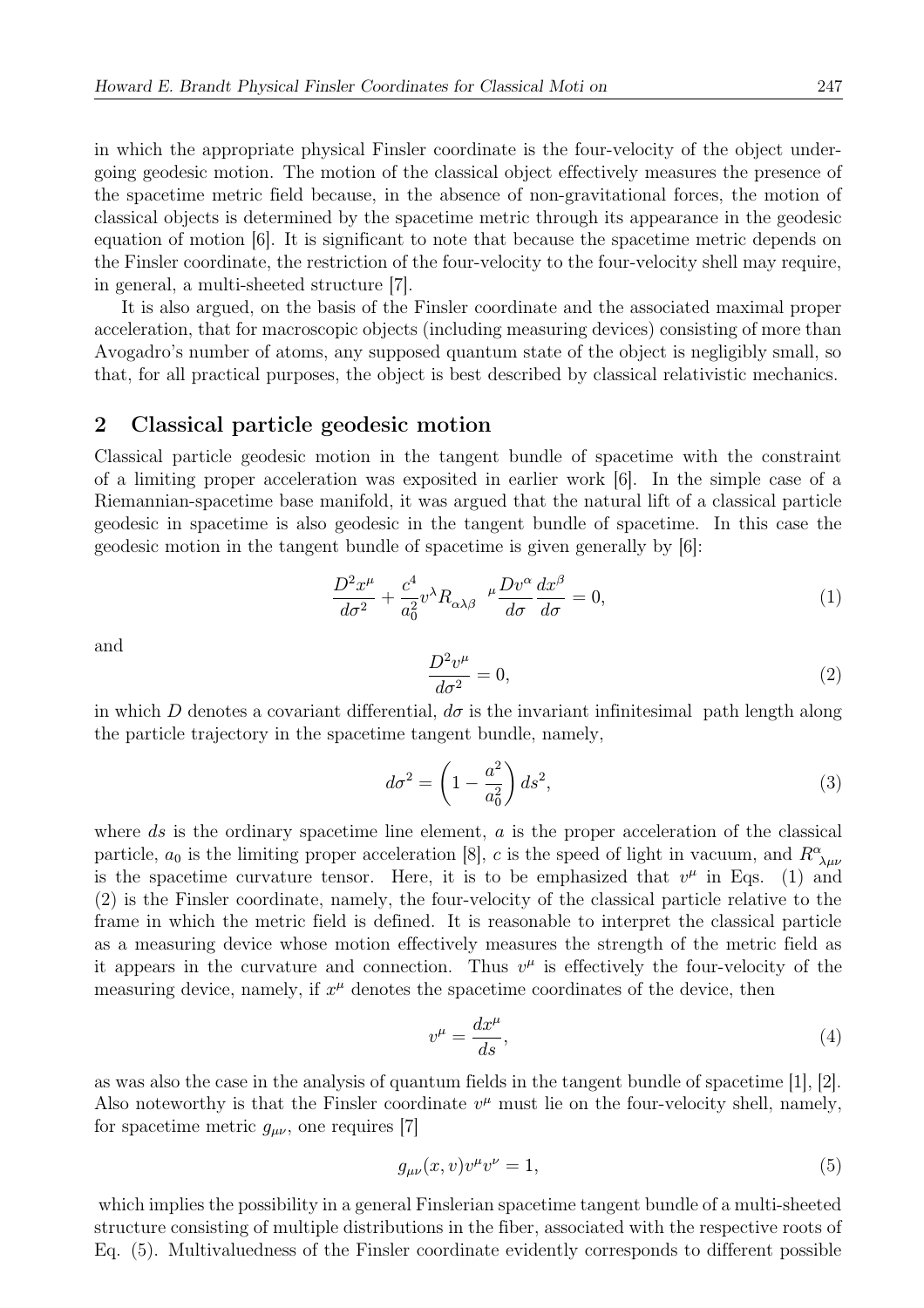trajectories of the measuring device in four-velocity space. These correspond to trajectories of the measuring device on different sections of the bundle. Any measuring deice lies at any instant not only in the neighborhood of a single point in spacetime but also in the neighborhood of a single point in four-velocity space. If the base manifold is Riemannian, this multivaluedness is not an issue because in this case, the spacetime metric is independent of the four-velocity coordinates.

In a canonical pure gravitational field, according to general relativity, one has in Riemannian spacetime the standard geodesic equation with vanishing four-acceleration in the absence of non-gravitational forces,

$$
\frac{Dv^{\mu}}{ds} = \frac{dv^{\mu}}{ds} + \Gamma^{\mu}_{\alpha\beta}v^{\alpha}v^{\beta} = 0,
$$
\n(6)

where  $\Gamma^{\mu}{}_{\alpha\beta}$  is the Riemannian Levi-Civita connection. In this case the proper acceleration is vanishing, as it is in general relativity in the absence of non-gravitational forces, namely,

$$
a^2 = -c^4 g_{\mu\nu} \frac{D v^{\mu}}{ds} \frac{D v^{\nu}}{ds} = 0,
$$
\n(7)

and according to Eq. (3), the bundle line element collapses to the ordinary spacetime line element,

$$
d\sigma^2 = \left(1 - \frac{a^2}{a_0^2}\right) ds^2 = ds^2,
$$
\n(8)

or

$$
\frac{d\sigma}{ds} = 1\tag{9}
$$

for the spacetime geodesic, Eq. (6). It then follows from Eqs. (9) and (6) that

$$
\frac{Dv^{\mu}}{d\sigma} = \frac{Dv^{\mu}}{ds} = 0\tag{10}
$$

for the geodesic lift. Substituting Eqs.  $(10)$  and  $(4)$  in Eqs.  $(1)-(2)$ , it follows that the geodesic natural lift trivially satisfies

$$
\frac{Dv^{\mu}}{ds} + \frac{c^4}{a_0^2} R_{\alpha\lambda\beta}^{\mu} v^{\lambda} v^{\beta} \frac{Dv^{\alpha}}{ds} = 0, \qquad (11)
$$

and

$$
\frac{D^2 v^{\mu}}{ds^2} = 0.
$$
 (12)

Thus according to Eq. (10), it follows that Eqs. (11) and (12), are both satisfied for a spacetime geodesic. One concludes that if the spacetime is Riemannian, then the natural lift of a spacetime geodesic, representing the path of the measuring device, is also a geodesic in the spacetime tangent bundle. However it is important to note that for non-Riemannian spacetimes ( e.g. Finsler spacetime), any relation between geodesics in the bundle and in spacetime will generally be very complex.

The role of the Finsler coordinate as the four-velocity of a measuring device was also manifest in an earlier analysis of the intrinsic redshift of star light as measured at large distances, resulting from enforcing the constraint of a limiting proper acceleration, leading to a perturbed Schwarzschild solution for the metric outside a star [9], [7].

From the above, one can conclude that a measuring device for measuring both quantum and classical fields is generally a macroscopic object. In the following it is argued by means of a simplified quantum field theoretical model that a macroscopic object, such as a measuring device, is well described by classical mechanics, as is the case in the standard quantum mechanics of measurement in which the measuring device is treated as a classical macroscopic device [11].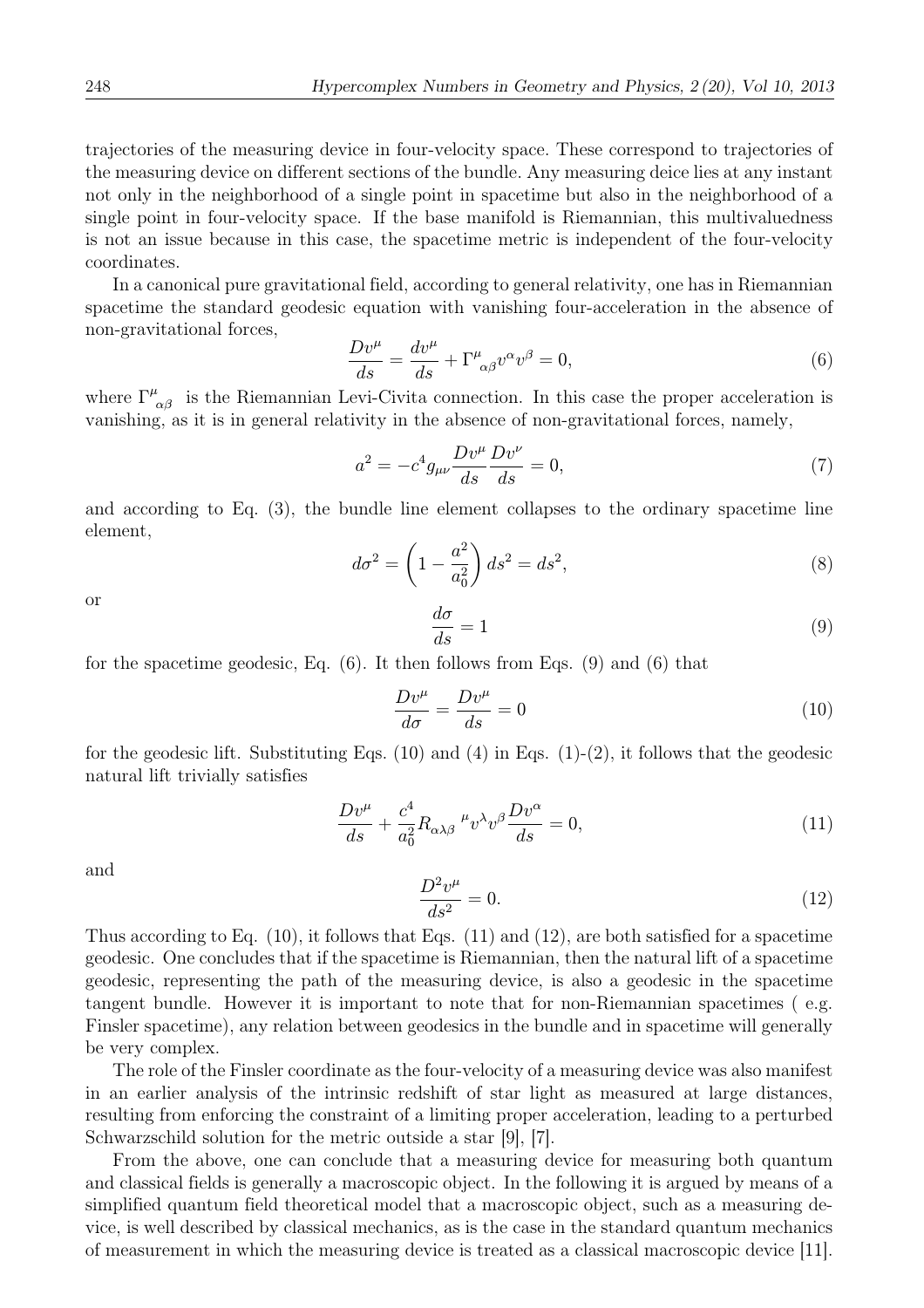### 3 The quantum-classical boundary

There is no generally accepted theory of why the world of macroscopic objects is not usefully described in terms of quantum states. For example, a planet is never observed to be in a quantum superposition state. It has however been speculated that for the description of classical macroscopic many-body systems of sufficient complexity, quantified by the number of atoms of which it is composed, quantum mechanics can be replaced by classical mechanics. (Of course for a highly correlated mesoscopic system such as a Bose condensate, which consists of a single quantum state, a quantum description is needed. Also, quantum mechanics is clearly needed to understand the atomic and molecular structure of macroscopic objects) It is here to be shown that for macroscopic objects consisting of more than Avogadro's number of atoms, any supposed quantum state of the object as a whole is negligibly small, so that for all practical purposes the system is best described by classical mechanics. This follows from the physics-based upper bound on physically possible proper acceleration [8–10].

A possible implication of the limiting proper acceleration  $a_0$  is that for a free particle with four-momentum  $p^{\mu}$  and for a measuring device with spacetime coordinates  $x^{\mu}$  and four-velocity coordinates  $v^{\mu}$  with respect to a particle excitation in flat Minkowski spacetime, the quantum state is given by [12–14]

$$
\psi(x,v) = \langle 0|\phi(x,v)|p\rangle, \qquad (13)
$$

in which  $|0\rangle$  is the vacuum state,  $|p\rangle$  is the state of the particle with four-momentum  $p^{\mu}$ , and the scalar quantum field associated with the particle is given by

$$
\phi(x,v) = 2 \int \frac{d^3 \mathbf{p}}{(2\pi\hbar)^{3/2} (2p^0 N)^{1/2}} \left[ e^{-ipx/\hbar} e^{-\rho_0 pv/\hbar} \theta(\rho_0 pv/\hbar) a(\mathbf{p}) + e^{ipx/\hbar} e^{\rho_0 pv/\hbar} \theta(-\rho_0 pv/\hbar) a^{\dagger}(\mathbf{p}) \right]. \tag{14}
$$

Here  $\theta$  is the Heaviside step function;  $\hbar$  is Planck's constant divided by  $2\pi$ ; N is a normalization constant;  $a^{\dagger}(\mathbf{p})$  and and  $a(\mathbf{p})$  are particle creation and annihilation operators for the spatial component of four-momentum **p**, and  $\rho_0$  is of the order of the Planck length, namely,

$$
\rho_0 = \frac{c^2}{a_0},\tag{15}
$$

in which c is the speed of light in vacuum, and the limiting proper acceleration  $a_0$  is given by

$$
a_0 = 2\pi\alpha \left(\frac{c^7}{\hbar G}\right)^{1/2},\qquad(16)
$$

where  $\alpha$  is a number of order unity, and G is the universal gravitational constant. One notes that in the mathematical limit of infinite maximal proper acceleration  $a_0$ , one has vanishing  $\rho_0$ , and Eq. (14) the reduces to the same form as a canonical Lorentz-invariant scalar quantum field (as it must).

It can be shown that both the positive and negative frequency terms in Eq. (14) and appearing in the quantum state Eq. 13) are proportional to  $[6, 14, 15]$ 

$$
\exp(-\rho_0|pv|/\hbar) = \exp\left[-\frac{1}{2\pi\alpha}\frac{\gamma m}{m_{Pl}}\left\{ \left(1 + \left|\frac{\vec{p}}{mc}\right|^2\right)^{1/2} - \frac{\vec{p}\cdot d\vec{x}}{mc^2} \right\} \right],\tag{17}
$$

where m is the rest mass of the quantum particle,  $m_{Pl}$  is the Planck mass, and

$$
\gamma = \left(1 - \left|\frac{d\overrightarrow{x}}{c}\right|^2\right)^{-1/2},\tag{18}
$$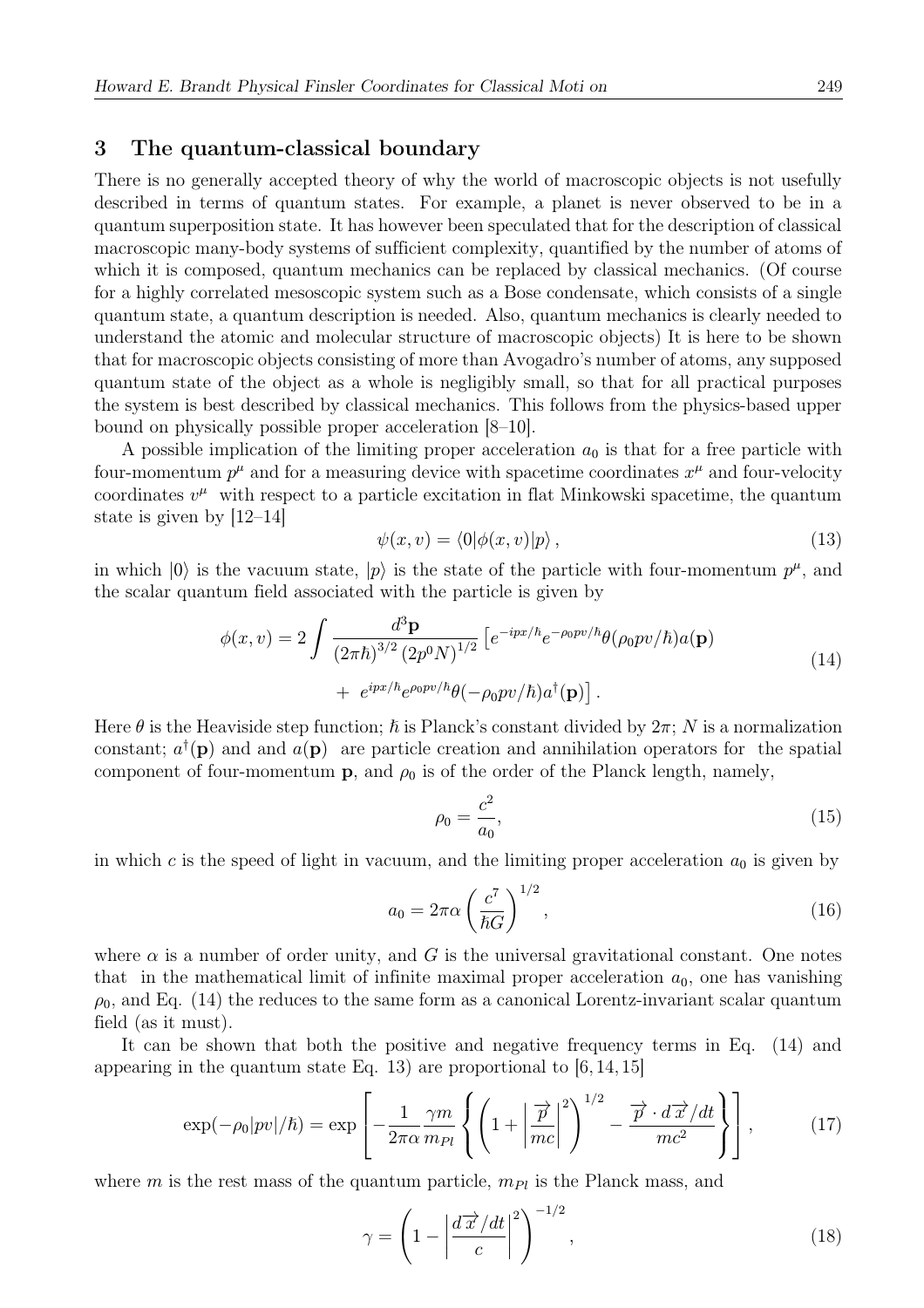where  $d\vec{x}/dt$  is the spatial component of the four-velocity of the measuring device relative to the particle. For velocities of the measuring device much less than the velocity of light, and for particles masses much less than the Planck mass, Eq. (17) is for all practical purposes unity because  $\rho_0$  is so small (of the order of the Planck length).

From Eqs.  $(13)$ – $(18)$ , it follows that the quantum state, in the case in which the measuring device is at rest with respect to a particle excitation from the vacuum is given by

$$
\psi(x, d\vec{x}/dt = 0) = A \exp\left(-\frac{1}{2\pi\alpha} \frac{m}{m_{Pl}} \left(1 + \left|\frac{\vec{p}}{mc}\right|^2\right)^{1/2}\right) \exp\left(-ipx/\hbar\right),\tag{19}
$$

where A is a normalization constant. Equation  $(19)$  can be expected to hold for any nonrelativistic bosonic or fermionic state. Then suppose that this state (wave function) is taken to describe a macroscopic object containing more than Avogadro's number of atoms, in which case its mass  $m$  satisfies the following:

$$
m > N_A m_n,\tag{20}
$$

where  $N_A$  is Avogadro's Number, and  $m_n$  is the mass of a nucleon. Then according to Eqs. (19) and (20), one obtains for the quantum state of this macroscopic many-body object in this simplified model:

$$
\psi < A' \exp\left(-\frac{1}{2\pi\alpha} N_A \frac{m_n}{m_{Pl}} \left(1 + \left|\frac{\overrightarrow{p}}{mc}\right|^2\right)^{1/2}\right) \exp\left(-iN_A px/\hbar\right),\tag{21}
$$

in which  $A'$  is the normalization constant for  $N_A$  particles. Equivalently, one can write the state as a product of  $N_A$  copies of Eq. (19), since the exponents add. Substituting  $N_A = 6 \times 10^{23}$ ,  $m_n = 1.7 \times 10^{-27}$ kg, and  $m_{Pl} = 2.2 \times 10^{-8}$ kg in Eq. (21), the many-body wave function is seen to be negligible. This suggests that, for all practical purposes, a macroscopic object, such as a macroscopic measuring device, should not be described by quantum mechanics, and instead is best described by classical mechanics.

## 4 Conclusion

It can be reasonably concluded that in both classical and quantum mechanics, the appropriate physically meaningful Finsler coordinate is the four-velocity of the measuring device relative to that which is being measured. Also, it is argued that the measuring device can be treated as a macroscopic many-body system described by classical mechanics.

#### References

- [1] Howard E. Brandt Physical Finsler Coordinates in Spacetime // Bulletin of the Transilvania University of Brasov, Vol. 4 (53), No. 2, Series III: Mathematics, Informatics, Physics, 2011, 1–12.
- [2] Howard E. Brandt Physical Finsler Coordinates in Spacetime // Hypercomplex Numbers in Geometry and Physics, 2 (16), Vol. 8, 2011, 78–87.
- [3] Howard E. Brandt Finslerian Fields in the Spacetime Tangent Bundle // Chaos, Solitons & Fractals, Vol. 10, Nos. 2-3, 1999, 267–282.
- [4] Howard E. Brandt Kinetic Theory in Maximal-Acceleration Invariant Phase Space  $//$  Nuclear Phys. B, Proc. Suppl., Vol. 6, 1989, 367–369.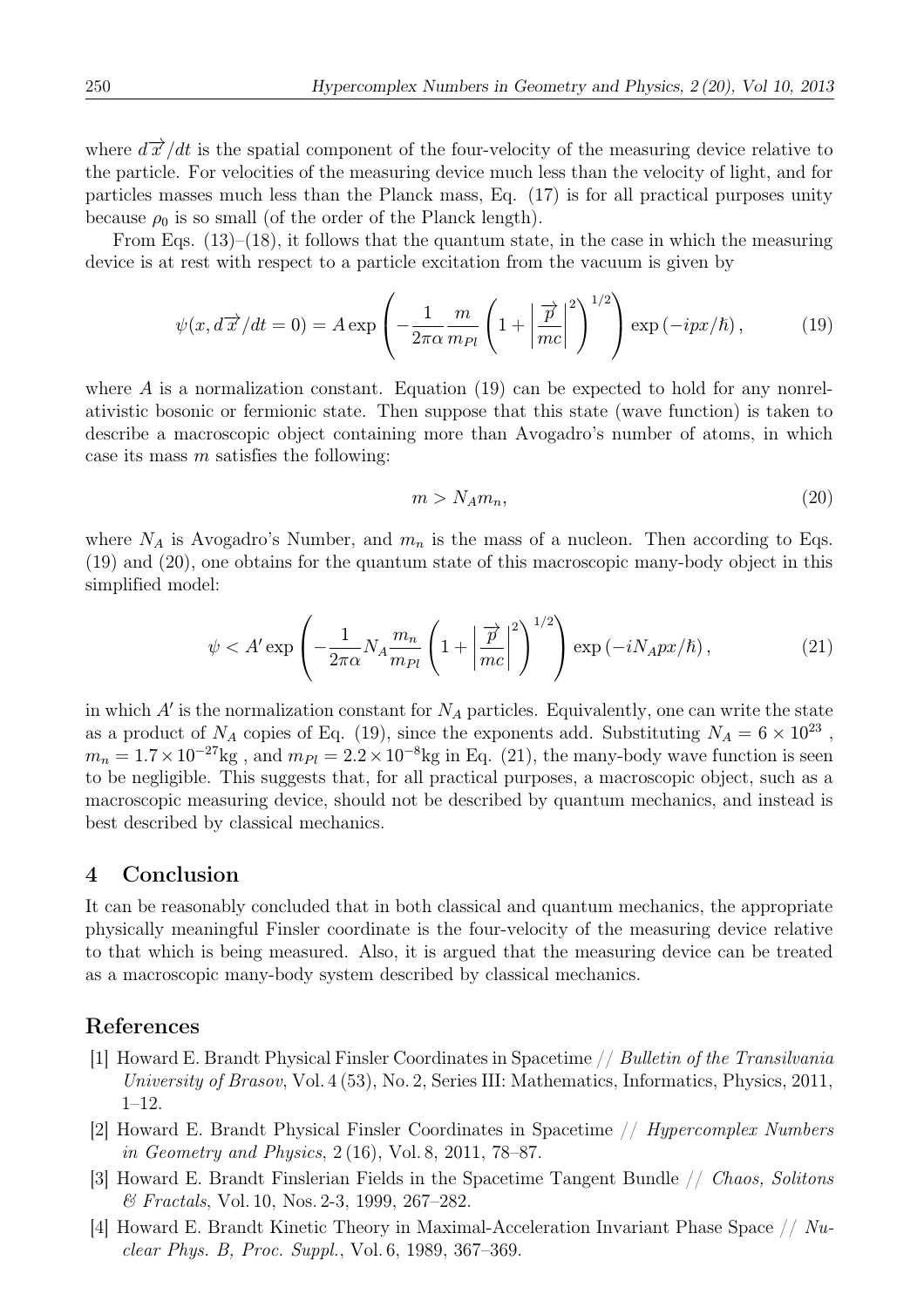- [5] Howard E. Brandt Finsler-Spacetime Tangent Bundle // Foundations of Physics Letters, Vol. 5, No. 3, 1992, 221–248.
- [6] Howard E. Brandt Particle Geodesics and Spectra in the Spacetime Tangent Bundle // Reports on Mathematical Physics, Vol. 45, 2000, 389–405.
- [7] Howard E. Brandt Finslerian Spacetime // Contemporary Mathematics, Vol. 196, 1996, 273–287.
- [8] Howard E. Brandt Maximal Proper Acceleration Relative to the Vacuum // Lett. Nuovo Cimento, 38, 1983, 522–524; 39, 1984, 192.
- [9] Howard E. Brandt Structure of Spacetime Tangent Bundle // Found. Phys. Lett., 4, 1991, 523–536.
- [10] Howard E. Brandt Differential Geometry of Finsler-Spacetime Tangent Bundle// Hypercomplex Numbers in Geometry and Physics, 2 (18), Vol. 9, 2012, 263–269.
- [11] John von Neumann Mathematical Foundations of Quantum Mechanics, Princeton University Press, 1996.
- [12] Howard E. Brandt Microcausality in Quantum Field Theory //Physica Scripta, Vol. T151, 014011, 5 pp. (and references therein), 2012.
- [13] Howard E. Brandt Intrinsic Gravitational Regularization of Quantum Fields // Found. Phys. Lett. 17, 2004, 295–300.
- [14] Howard E. Brandt Quantum Fields in the Spacetime Tangent Bundle // Found. Phys. Lett., 11, 1998, 265–275.
- [15] Howard E. Brandt Quantum Vacuum Heuristics // J. Mod. Optics, 50, 2003, 2455–2463.